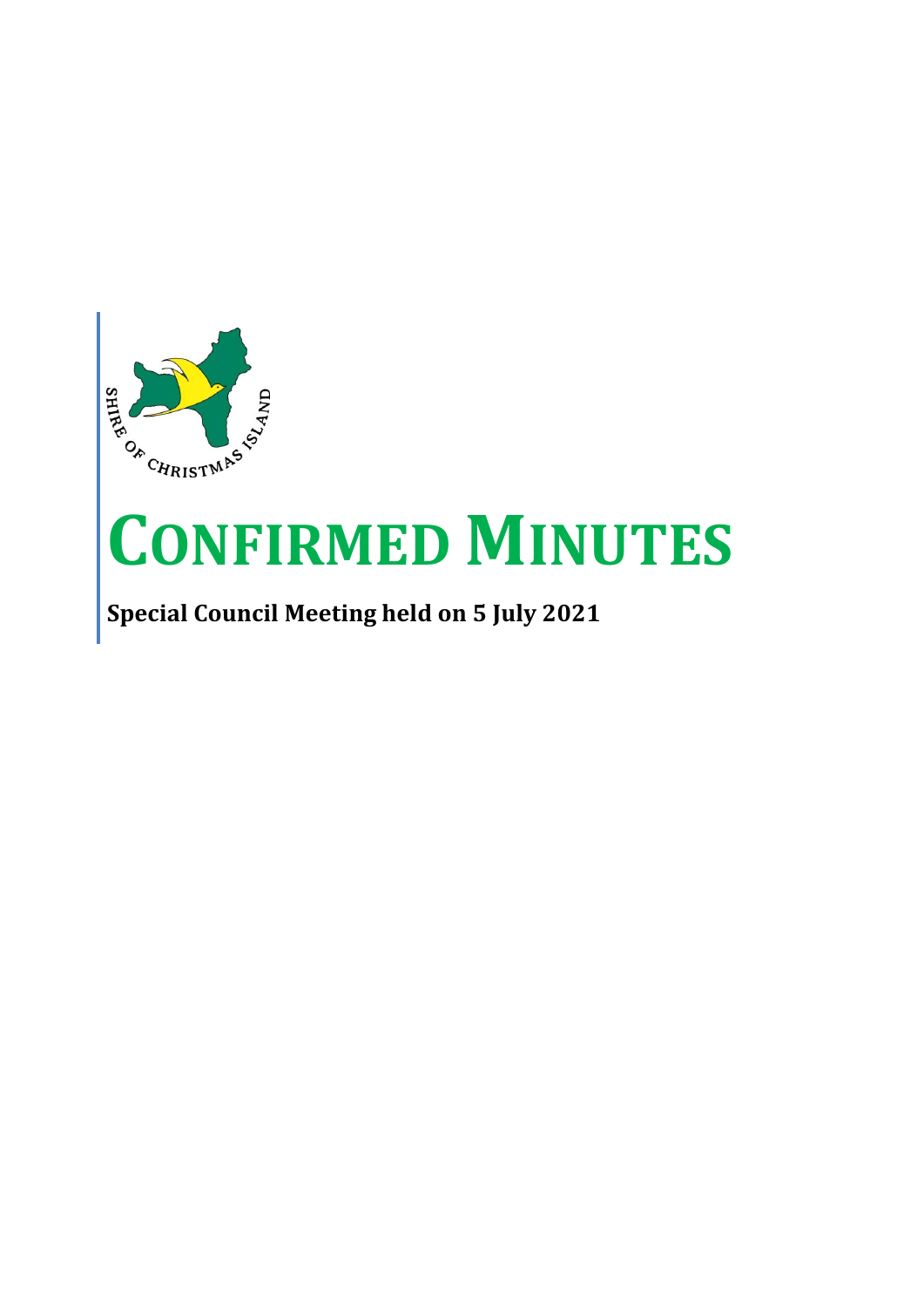

#### **SHIRE OF CHRISTMAS ISLAND MEETING MINUTES CERTIFICATION**

#### **Minutes of the Special Meeting of the Shire of Christmas Island Council held at the George Fam Chambers at 4.15pm on Monday 5th July 2021**

| Agenda<br>No.  | <b>Item</b>                                                                                                                                                                                                                                                                                                                                |   |  |  |
|----------------|--------------------------------------------------------------------------------------------------------------------------------------------------------------------------------------------------------------------------------------------------------------------------------------------------------------------------------------------|---|--|--|
| $\mathbf{1}$   | <b>DECLARATION OF OPENING/ANNOUNCEMENT OF VISITORS</b><br>SHIRE PRESIDENT DECLARED THE MEETING OPEN AT 4.20PM<br>1.1                                                                                                                                                                                                                       |   |  |  |
| $\overline{2}$ | RECORD OF ATTENDANCES/APOLOGIES/LEAVE OF ABSENCE GRANTED/DECLARATION OF<br>FINANCIAL/PROXIMITY & IMPARTIALITY INTERESTS<br>2.1<br><b>RECORD OF ATTENDANCE</b><br>2.2<br><b>LEAVE OF ABSENCE</b><br>2.3<br>APOLOGY<br><b>MOTION TO ACCEPT CR MASLI TO ATTEND BY TELEPHONE</b><br>2.4<br>2.5<br>MINUTE SILENCE FOR PASSING OF MR MA KOH WENG | 1 |  |  |
| 3              | <b>BUSINESS OF THE MEETING</b><br>UNIT 1/112 GAZE ROAD TITLE CORRECTION<br>3.1<br>3.2<br><b>DELEGATED AUTHORITY</b>                                                                                                                                                                                                                        | 2 |  |  |
| $\overline{4}$ | <b>CLOSURE OF THE MEETING</b><br>THE SHIRE PRESIDENT CLOSED THE MEETING AT 4.35PM                                                                                                                                                                                                                                                          |   |  |  |
| 5              | DATE OF NEXT MEETING: 27 JULY 2021                                                                                                                                                                                                                                                                                                         | 3 |  |  |

#### **TABLE OF CONTENTS**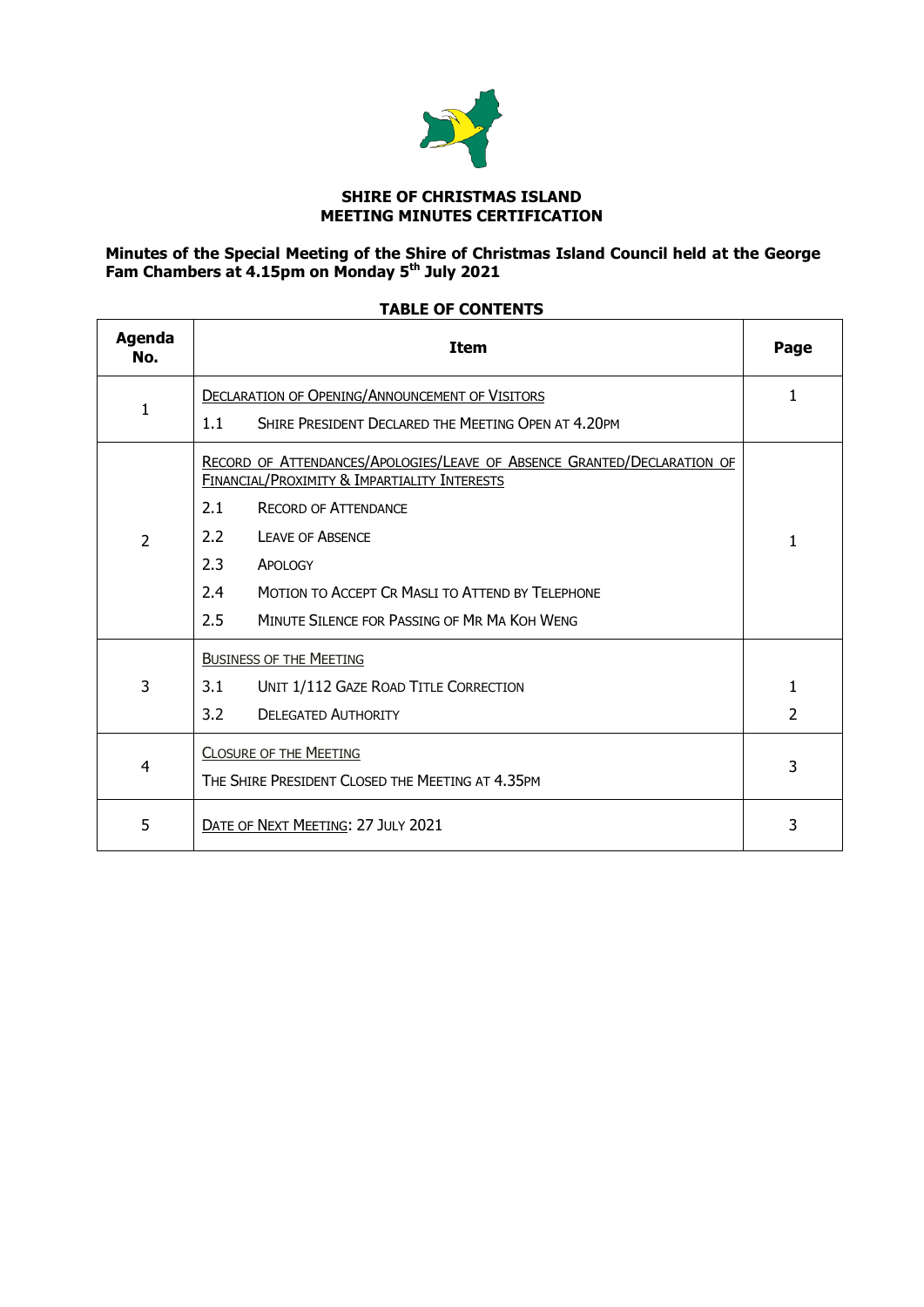

#### **CONFIRMED MINUTES**

**Special Council Meeting of the Shire of Christmas Island held at the George Fam Chambers at 4.15pm on Monday 5th July 2021**

#### <span id="page-2-1"></span><span id="page-2-0"></span>**1 DECLARATION OF OPENING/ANNOUNCEMENT OF VISITORS**

1.1 The Shire President declared the meeting open at 4.20pm.

#### <span id="page-2-2"></span>**2 RECORD OF ATTENDANCE/APOLOGIES/LEAVE OF ABSENCE/ DECLARATIONS OF FINANCIAL INTEREST**

| 2.1              | Record of Attendance                                                                                                                                                                       |                         |                                   |       |
|------------------|--------------------------------------------------------------------------------------------------------------------------------------------------------------------------------------------|-------------------------|-----------------------------------|-------|
|                  | <b>Shire President</b>                                                                                                                                                                     |                         | Cr Gordon THOMSON                 |       |
|                  | Deputy President                                                                                                                                                                           |                         | Cr Kee Heng FOO                   |       |
|                  | Councillors                                                                                                                                                                                |                         | Cr Philip WOO                     |       |
|                  |                                                                                                                                                                                            |                         | Cr Kelvin Kok Bin LEE             |       |
|                  |                                                                                                                                                                                            |                         | Cr Hafiz MASLI (by phone, 4.22pm) |       |
|                  |                                                                                                                                                                                            |                         | Cr Farzian ZAINAL                 |       |
|                  |                                                                                                                                                                                            |                         | Cr Morgan SOH                     |       |
|                  | <b>Chief Executive Officer</b>                                                                                                                                                             |                         | David <b>PRICE</b>                |       |
|                  | Manager Research, Policy, Governance & Grants/Minute Taker                                                                                                                                 |                         | Chris <b>SU</b>                   |       |
| $2.2\phantom{0}$ | <b>Leave of Absence</b>                                                                                                                                                                    |                         |                                   |       |
|                  | Councillor                                                                                                                                                                                 |                         | Cr Azmi YON                       |       |
| 2.3              | <b>Apologies</b>                                                                                                                                                                           |                         |                                   |       |
|                  | Councillors                                                                                                                                                                                |                         | Cr Vincent Cheng-Siew SAW         |       |
| $2.4^{\circ}$    | Attendance of meeting by phone for Cr MASLI                                                                                                                                                |                         |                                   |       |
|                  | <b>Council Resolution</b>                                                                                                                                                                  |                         |                                   |       |
|                  | <b>Moved: Cr ZAINAL</b>                                                                                                                                                                    | <b>Seconded: Cr FOO</b> | Res. No:                          | 51/21 |
|                  | That Cr MASLI be permitted to enter the meeting by telephone under S.5.25(a) of the Local<br>Government Act (WA) 1995 and Local Government Regulations (Administration) regulations 11(a). |                         |                                   |       |

#### **Carried: 7/0 Absolute Majority**

2.5 Councillors observe a minute silence for the passing of senior Mr Ma Ko Weng. Mr Ma was a long term resident of the Island and had spent his entire career on Island working at the phosphate mine. He passed away several days earlier, with the funeral on  $4<sup>th</sup>$  July 2021.

#### <span id="page-2-3"></span>**3 BUSINESS OF THE MEETING**

<span id="page-2-4"></span>3.1 UNIT 1/112 GAZE ROAD TITLE CORRECTION

#### **Council Resolution**

#### **Moved: Cr WOO Seconded: Cr LEE Res. No: 52/21**

Council Authorises the CEO under the Local Government Act WA 1995, Section 9/49A to exercise the necessary documents to ensure the correct Title for the Shire Unit at 1/112 Gaze Road is registered with Landgate.

The CEO is to engage Woodbridge Settlements to act on behalf of the Shire in this matter in accordance with their quoted fees.

#### **Carried: 7/0 Absolute Majority**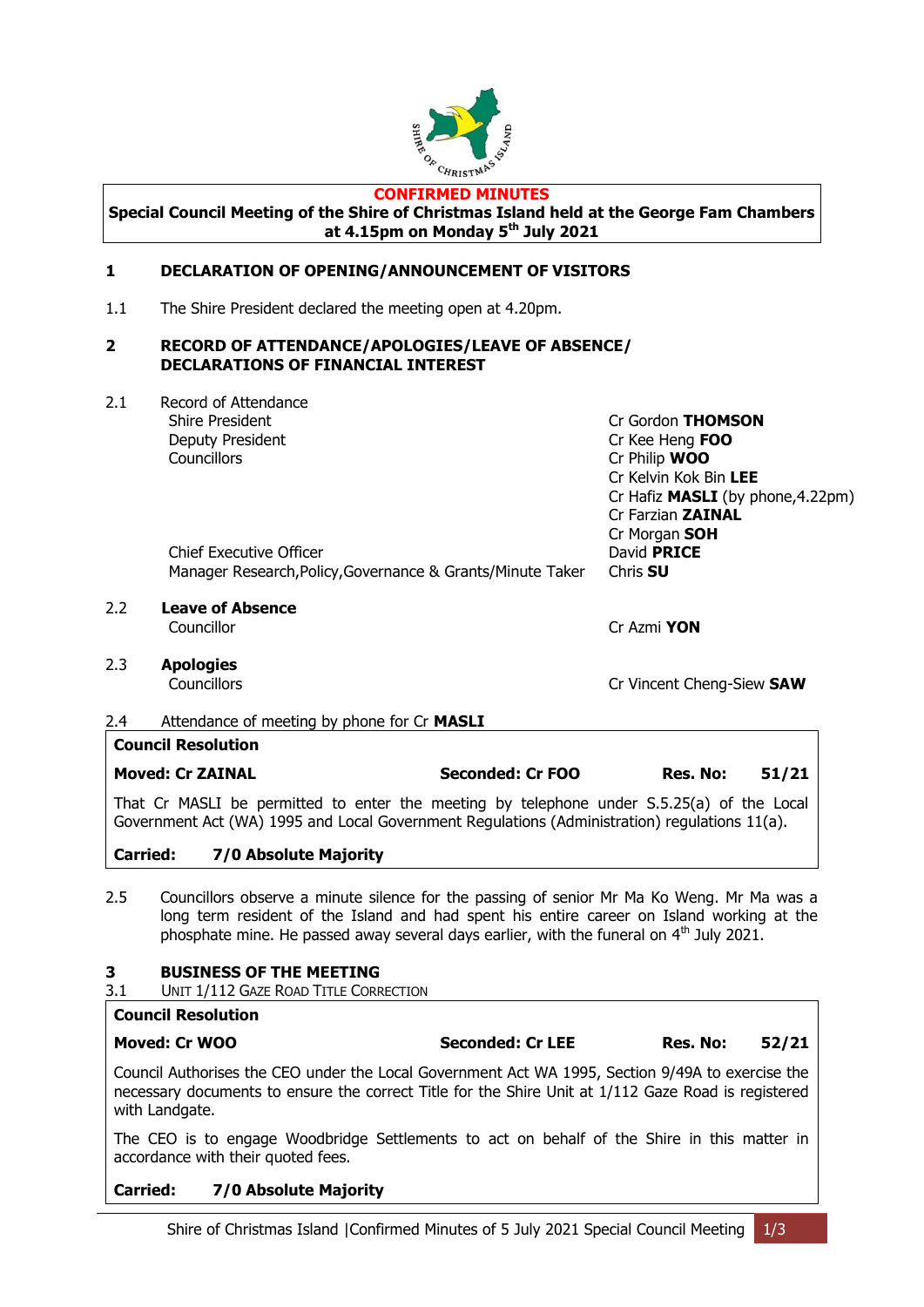#### <span id="page-3-0"></span>3.2 DELEGATED AUTHORITY

#### **Council Resolution**

### **Moved: Cr LEE Seconded: Cr WOO Res. No: 53/21**

In accordance with Section 5.42 (1) and 5.44 of the Local Government Act 1995 (WA)(CI) Council delegates the following authority to the Chief Executive Officer:

- To make payments on behalf of Council in accordance with Council Signatory/Authorization of EFT Procedure
- To sign cheques on behalf of council for an amount not exceeding \$100,000 s6.10 (d);
- To incur expenditure and to issue official orders not exceeding \$100,000 for non-capital expenditure s6.10 (d);
- To decide free of charge use of community facilities in accordance with CS2 Use of Community Facilities Policy of Council;
- Power of entrance, etc. in relation to road works:
- To write off debts or rates incorrectly raised & other bad debts up to \$200;
- To approve budget variations/new budget items not exceeding \$100,000;
- To obtain reassessment of the value of rateable property in the event of property improvement or property subdivision;
- To invest money held by council not required for immediate use s6.14;
- To arrange appropriate insurance in respect of all council properties;
- To negotiate terms and conditions of property leases;
- To negotiate terms and conditions and enter into lease agreements on Shire Houses where the weekly rent does not exceed \$600 per week;
- To dispose of property with no book value;
- To reimburse to an owner or occupier where property is damaged through the performance of a function of the local government to the maximum amount of \$2,000;
- To give notice to an occupier and or owner requiring them to do something in relation to land specified in Schedule 3.1 – Powers Under Notices to Owners or Occupiers of Land of the Local Government Act (WA) (CI) 1995
- To arrange for works to be carried out where the owner or occupier does not carry out required action in relation to land, and to recover the costs as a debt;
- To issue certificates of the local government pursuant to section 23 of the Strata Titles Act 1985 (WA)(CI).
- To change leases for the cost of insurance cover in respect to leased properties;
- As the principal Accounting Officer of Council, to prepare the annual financial reports;
- To affix the common seal of the Shire of Christmas Island as required; and
- In relation to recurrent expenditure, to pay amounts above the \$100,000 limit for:
	- o Wages and salaries
	- o Pay As You Earn taxation
	- o Fringe Benefits taxation
	- o insurance premiums
	- o Electricity charges
	- o Lease payments
	- o MRWA projects
	- o Superannuation
- To contract works or capital projects that have been previously approved by a resolution of Council
- Within the provisions of Section 3.50 (1) (1a) (2) (4) (8) of the Local Government Act 1995 (WA) (CI) to: